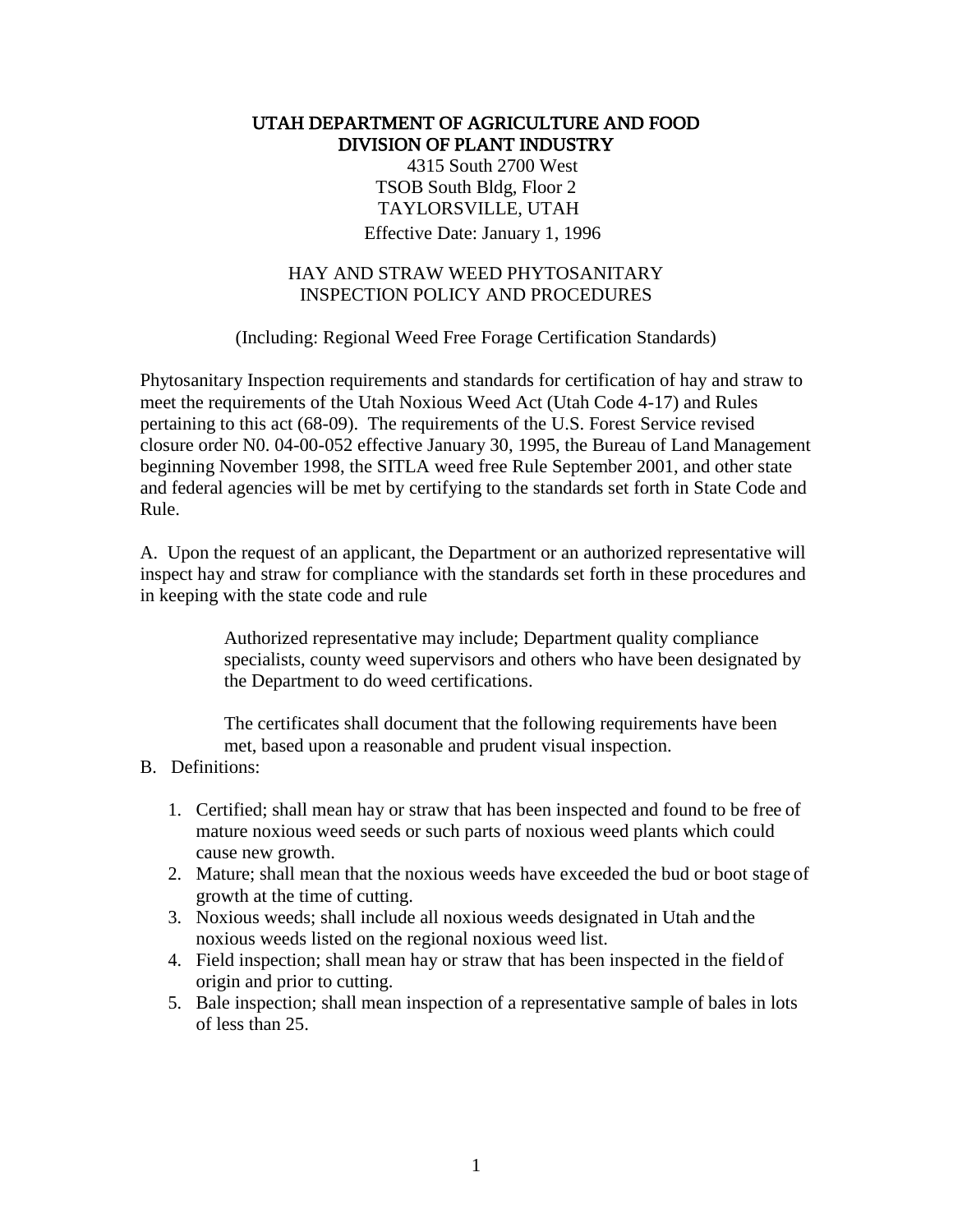- C. Inspection procedure and requirements:
	- 1. Field Inspection:

a. Hay or straw shall be inspected in the field of origin prior to cutting. Each crop cutting of hay must be inspected for certification. The field shall include ditch banks, fence rows, roadways, and easements, rights-of –ways or buffer zones.

Ditches, fence rows, roads, easements, rights-of-ways or buffer zones surrounding the field of origin must be treated to prevent seed formation or seed ripening to the degree that there is no danger of dissemination of the seed or any injurious portion thereof of such weeds or undesirable plant species.

Treatment methods can include, but are not limited to: burning, mowing, cutting, rouging, and mechanical or chemicals.

- b. Each field shall be identified by a name.
- c. Request for certification inspection shall be made no less than ten days prior to cutting.
- d. All lots of hay or straw in excess of 25 bales must be field inspected.
- 2. Bale Inspection:

a. Individual bales of hay or straw may be inspected and certified by breaking the bales for inspection. Bales can then be retied by the owner.

b. Bales of hay or straw may be certified by inspecting a representative number of bales from lots consisting of less than 25 bales. Ten percent of the bales must be inspected, with a minimum of 2 bales inspected in lots less than ten bales.

- (1) Bale inspection for certification will be denied if the applicant objects to the inspector breaking the required number of bales.
- D. Certification:
	- 1. Bulk load and Stack Certificates:
		- a. State phytosanitary certificates shall be issued on all bulk loads of hay and straw where the identity of the lot is maintained through the use of truck, trailer or rail car numbers.
		- b. State phytosanitary certificates shall be issued on all stack hay and straw when identity of the bales is maintained.
		- c. Federal phytosanitary certificates shall be issued on all stack hay and straw intended for foreign export when identity of the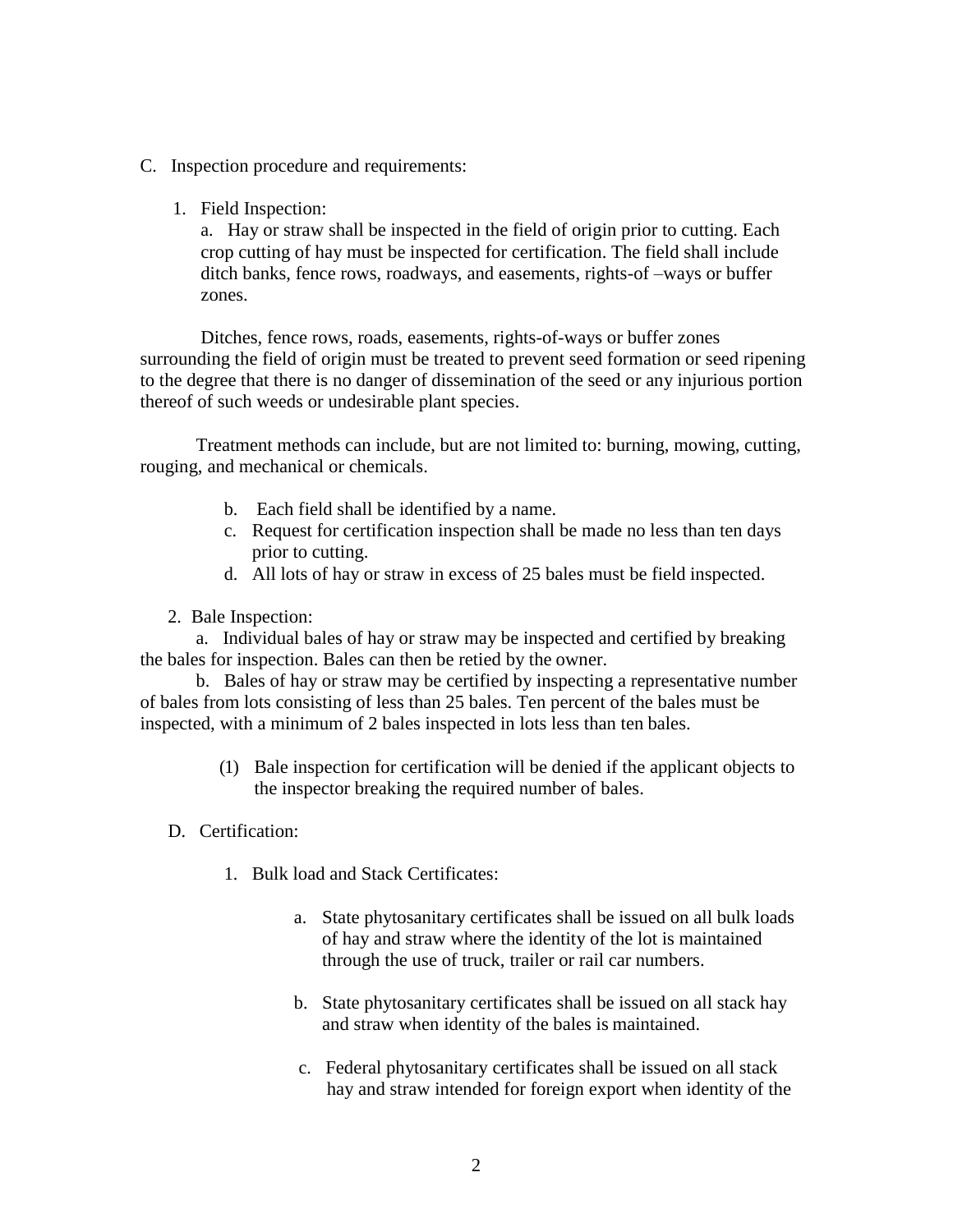bales is maintained and all requirement of foreign importation are met.

- 2. Certification tags:
	- a. Tags will be used on individual bales and lots of less than 25 bales if requested by the applicant.
	- b. The applicant must maintain a record of accountability for all tags issue by the Department.

#### E. Failure to comply:

Failure to comply with all inspection and certification procedures and standards will be cause for a grower, distributor or inspector to be suspended from the hay and straw certification program.

## F. Fees:

1. Fees for inspection, tags and certification shall be according to established fee schedules. Rule R68-4-11

Certificates may be valid for contract sales up to ten loads. Fees for inspection of small lots may be charged at the hourly or minimum fee.

All inspections shall include mileage which will be charged according to the current mileage rate of the state; EXCEPT: Mileage fees for individual bale inspections will not be charged if bales are delivered to an inspection office or other inspection point.

2. All fees will be collected at the time of inspection or through normal billing by the Department. Failure to pay inspection fees will be cause for an applicant to be suspended from the hay and straw certification program. Delinquent fees will be filed with the Utah State Attorney General's office for collection.

Effective date: January 1, 1996

Regional Weed Free Forage Certification Standards are required as part of the Utah Hay and Straw Weed Phytosanitary Inspection Policy and Procedures.

# REGIONAL WEED FREE FORAGE CERTIFICATION STANDARDS

#### Standards:

Forage shall be free of those noxious weeds or undesirable plant species identified on the Regional Noxious Weed List.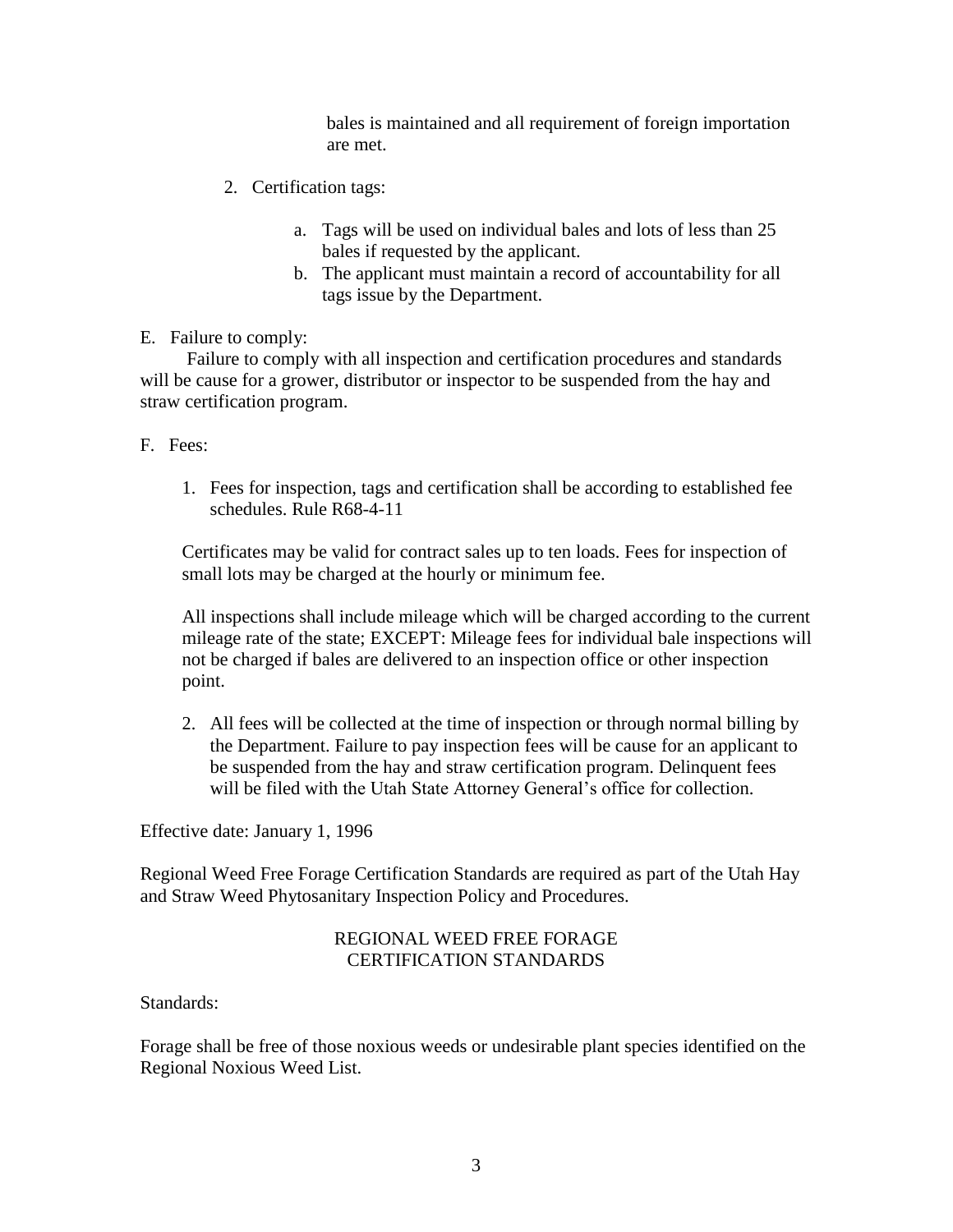- 1. Forage shall be inspected in the State/Province of origin by proper officials or authority.
- 2. Forage shall also be inspected in the field of origin (field shall include surrounding ditches, fence rows, roads, easement, rights-of-way, or a buffer zone surrounding the field.)
- 3. Field shall be inspected prior to cutting or harvesting by the proper officials or authority.
- 4. Forage which contains any noxious weeds, or undesirable plant species, as identified on the Regional List, may be certified if the following requirements are met.
	- a. Field upon which the forage was produced was treated to prevent seed formation or seed ripening to the degree that there is no danger of dissemination of the seed, or any injurious portion thereof from such noxious weeds, or undesirable plant species, or the propagation parts of the plant are not capable of producing a new plant.
	- b. Noxious weed(s) or undesirable plant species was treated not later than rosette to bud stage, or boot stage for perennial grass species classified as weeds, prior to cutting or harvesting.
	- c. Treatment method can include but is not limited to: 1) burning, 2) mowing, cutting or rouging, 3) mechanical methods, or 4) chemicals.
- 5. An Inspection certificate shall document that the above requirements have been met based upon a reasonable and prudent visual inspection as outlined.

Field Inspection Standards:

Minimum Guidelines for Field Inspection: The inspector will follow the following inspection procedures:

- 1. There shall be a minimum of two entry points per field.
- 2. There shall be a minimum of one entry point per each 10 acres.
- 3. Each point of entry shall be at least 150 feet into the field, and each additional 150 feet traveled shall constitute an entry point. Travel shall be uninterrupted, proceeding through the field being inspected.
- 4. The entire field border shall be walked or driven.
- 5. Field shall be inspected within 10 days prior to harvest.
- 6. The storage area shall also be inspected and meet the standards.